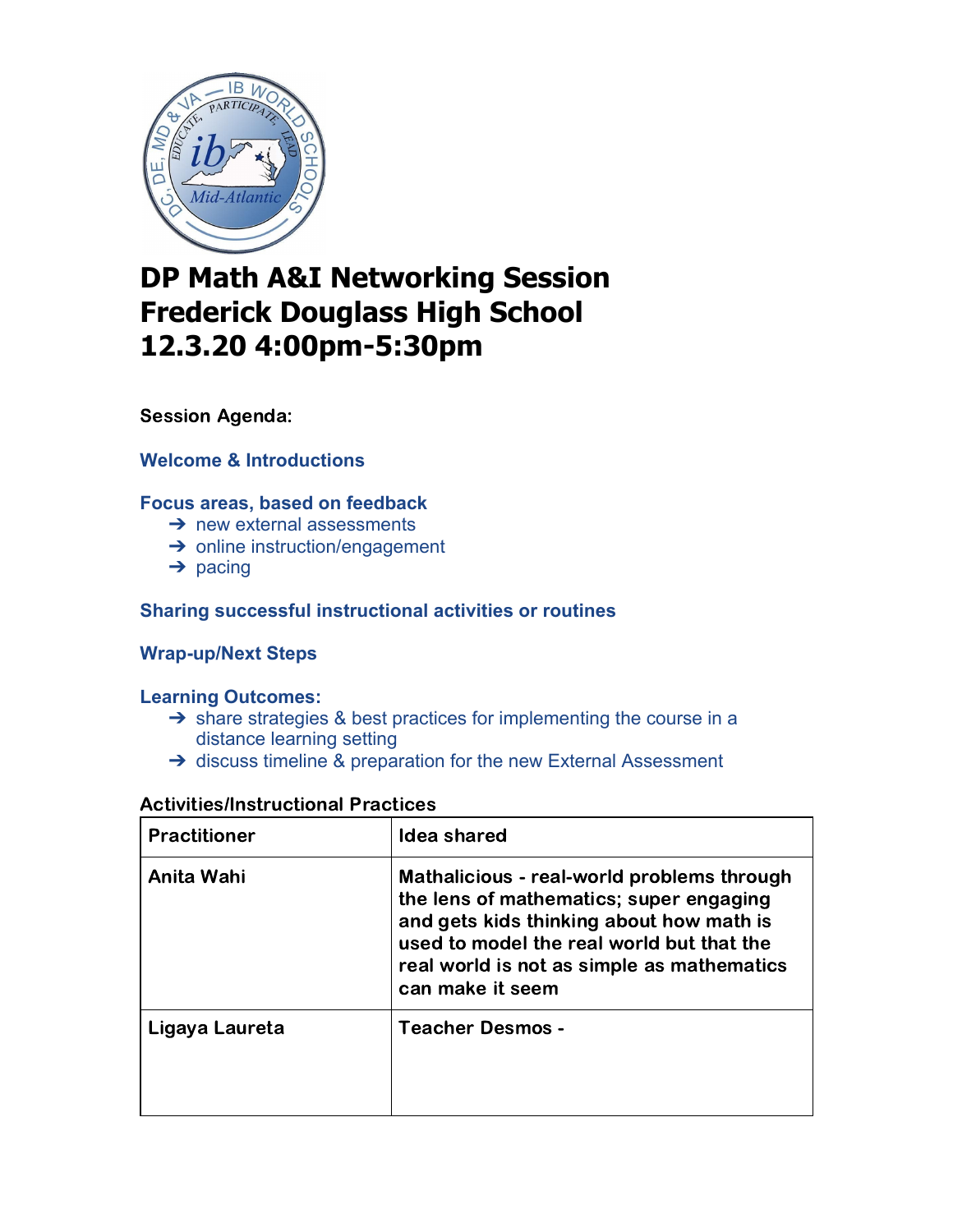| <b>Heidi McCarty</b> | SmartLab-Able to have individual pages and<br>collaborative pages throughout the lesson<br>(https://suite.smarttech-prod.com/login) |
|----------------------|-------------------------------------------------------------------------------------------------------------------------------------|
|                      |                                                                                                                                     |
|                      |                                                                                                                                     |

# Links to Resources:

| <b>Topic/Resource</b>                                                       | Link                                                                                                                                                                                                                                                                                                                                                                                                                   |
|-----------------------------------------------------------------------------|------------------------------------------------------------------------------------------------------------------------------------------------------------------------------------------------------------------------------------------------------------------------------------------------------------------------------------------------------------------------------------------------------------------------|
| <b>Desmos</b>                                                               | You can click the link to make a copy. It's<br>the first time I've taught it and there may be<br>misspellings because I'm writing 8 lessons a<br>week, but it seemed to go well with my<br>students:<br>https://docs.google.com/presentation/d/1gL<br>cc2lp3oF4-zGAbRFQ umLheTTWf5NA-1Ziw<br>usdSH0/edit?usp=copy                                                                                                      |
| <b>Desmos Activities Sorted</b><br>by IB Math Applications<br><b>Topics</b> | Topic 1:<br>https://teacher.desmos.com/collection/5cab<br>de1d3925fa4eaa90093f<br>Topic 2:<br>https://teacher.desmos.com/collection/5cac<br>0d73368d6252955fffee<br>Topic 3:<br>https://teacher.desmos.com/collection/5cac<br>0da151fb2176b3a1ac89<br>Topic 4:<br>https://teacher.desmos.com/collection/5cac<br>0db8a9c000529486103a<br>Topic 5:<br>https://teacher.desmos.com/collection/5cac<br>0dc9368d625295600001 |
| <b>FAQ about IA</b>                                                         | https://resources.ibo.org/dp/subject/Mathem<br>atics-2021-applications/works/dp 11162-54<br>448?root=1.6.2.8.13⟨=en                                                                                                                                                                                                                                                                                                    |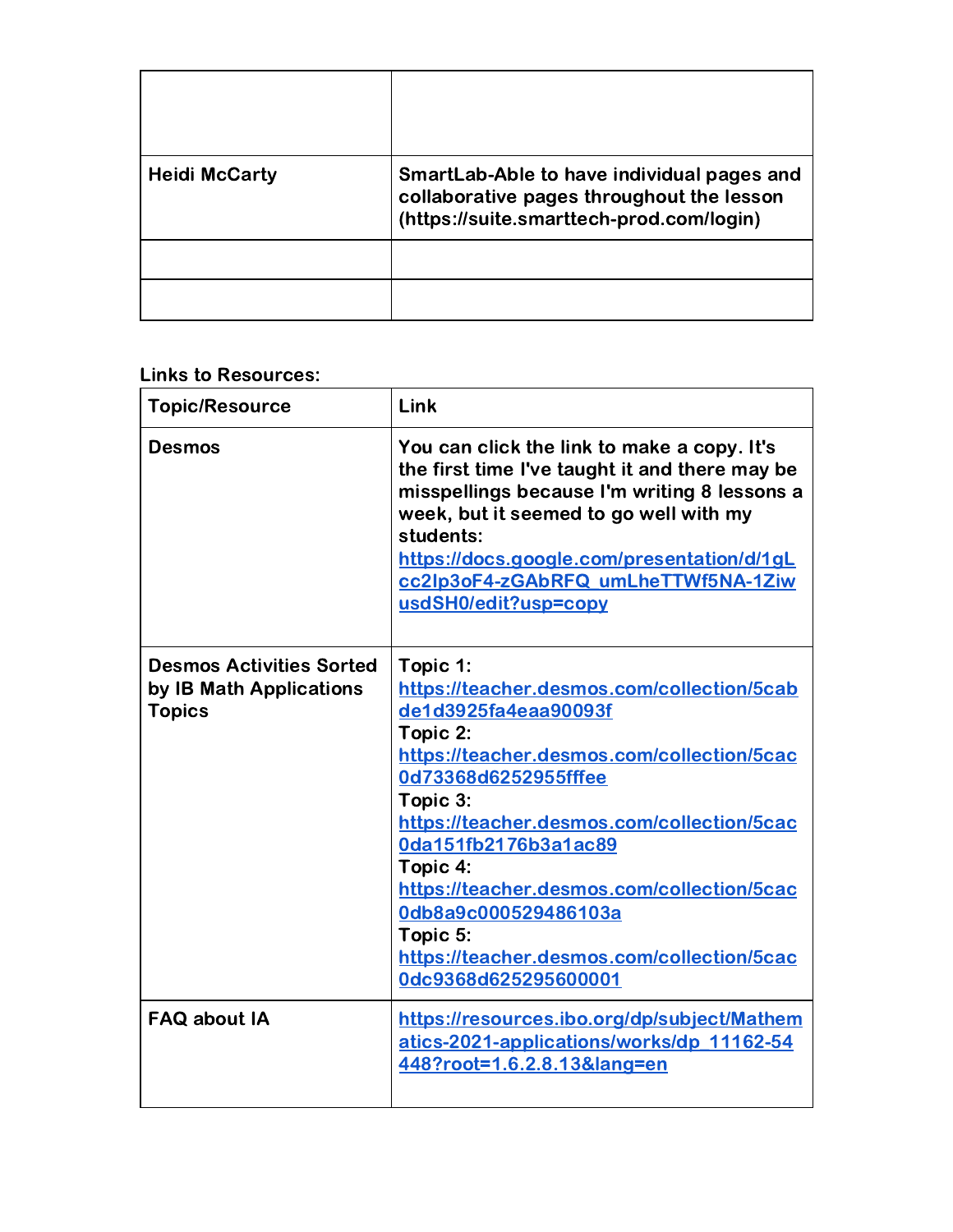| https://bcpscloud-my.sharepoint.com/:w:/g/p<br>ersonal/hcoleman bcps org/EfVo2-N pdZFu<br>53KC4jv2UkBSaMfYfNhvJ6FZw18UuvGYg?e<br>$= q$ OXP7I |
|----------------------------------------------------------------------------------------------------------------------------------------------|
|                                                                                                                                              |

Session Minutes/Discussion Notes:

- MyIB "in-session mitigations only" due to new curriculum that's why no initial changes; adjustments may be made during the standardization process (scaling, grade boundaries, problems, etc.); IA will still be 20% of final grade;
- Strategies shared for exam administration (External):
	- have students upload a PDF. I have two different versions of each assessment to try to avoid answer-sharing. But the latter is not entirely avoidable.
	- For summative assessments, students write down their answers in their notebook, and submit the pictures when they finish.
	- genius scan & canvas
	- I have also used Google Forms where they can upload a picture of their work.
	- Honor statement for all exams.
	- Tiny Scanner (phone app) and Schoology
	- past exam problems; one problem per page; 45 mins; take photos and upload.
	- form based on rubrics; feedback emailed back to students
	- I use Talk and Comment (Google Chrome extension) to give audio comments - I find it is clearer for them ; EASY to use! Comment box can be pasted anywhere; kids can hear your feedback in your voice; SUPER fast!
	- I also provide a PDF and ask cameras to be on. At the end of the time, I ask for them to scan their work in and give feedback on the document itself. I use previous IB questions too and try to score by the markscheme.
	- cameras on during exams
	- I use XP pen for guided notes
	- We use OneNote class Notebook. It shows student's work in real time and it is very easy to give feedback on it.
- Grade Boundaries are used to scale their exam grades for gradebook
- INTERNAL ASSESSMENT strategies
	- strategies for counseling students who want to explore a real world problem that is outside the scope of the class material and that they do not have the skills to do on their own?